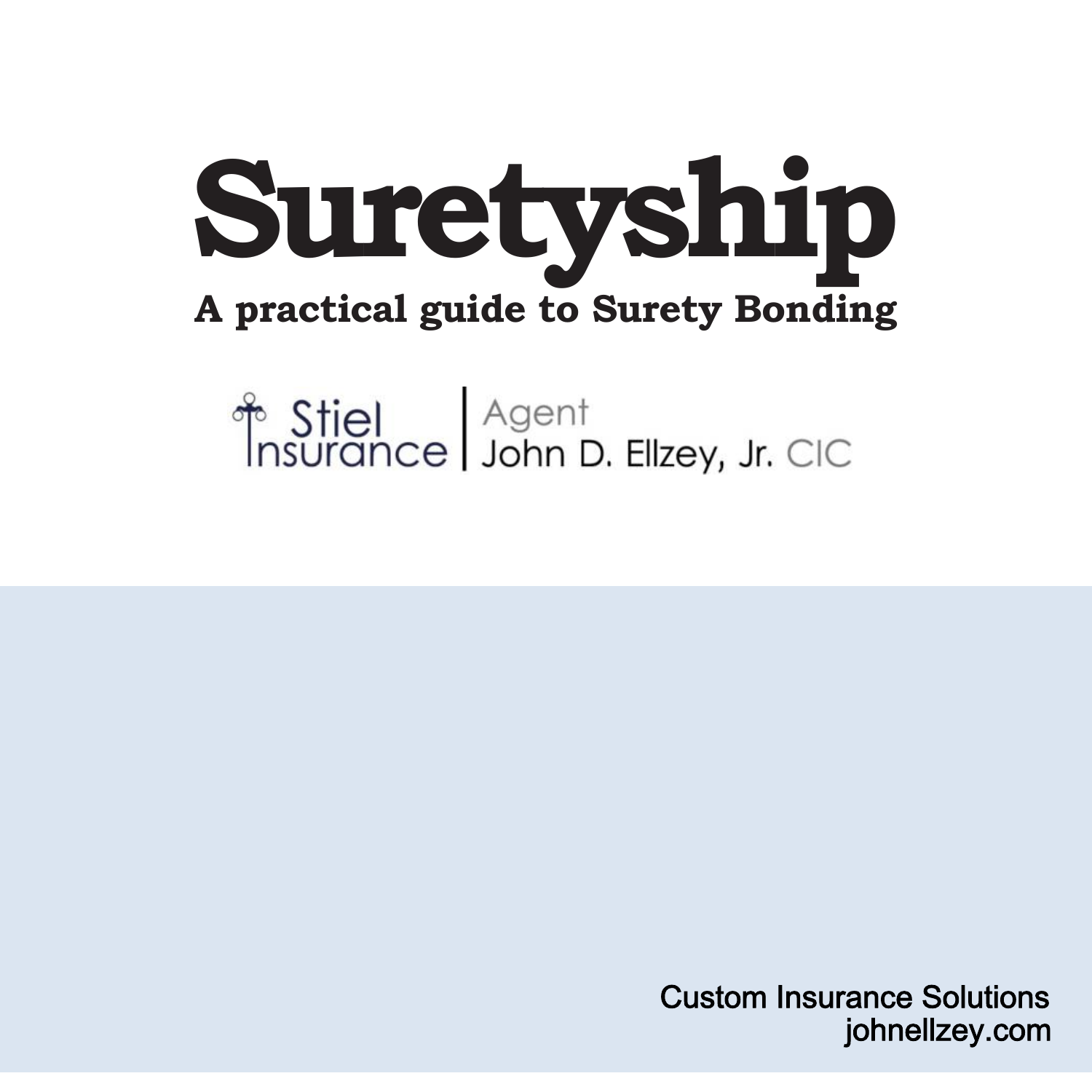This publication furnished by CNA Surety, Sioux Falls, South Dakota 57103. http://www.cnasurety.com © Copyright WSCo. 2012. All rights Reserved.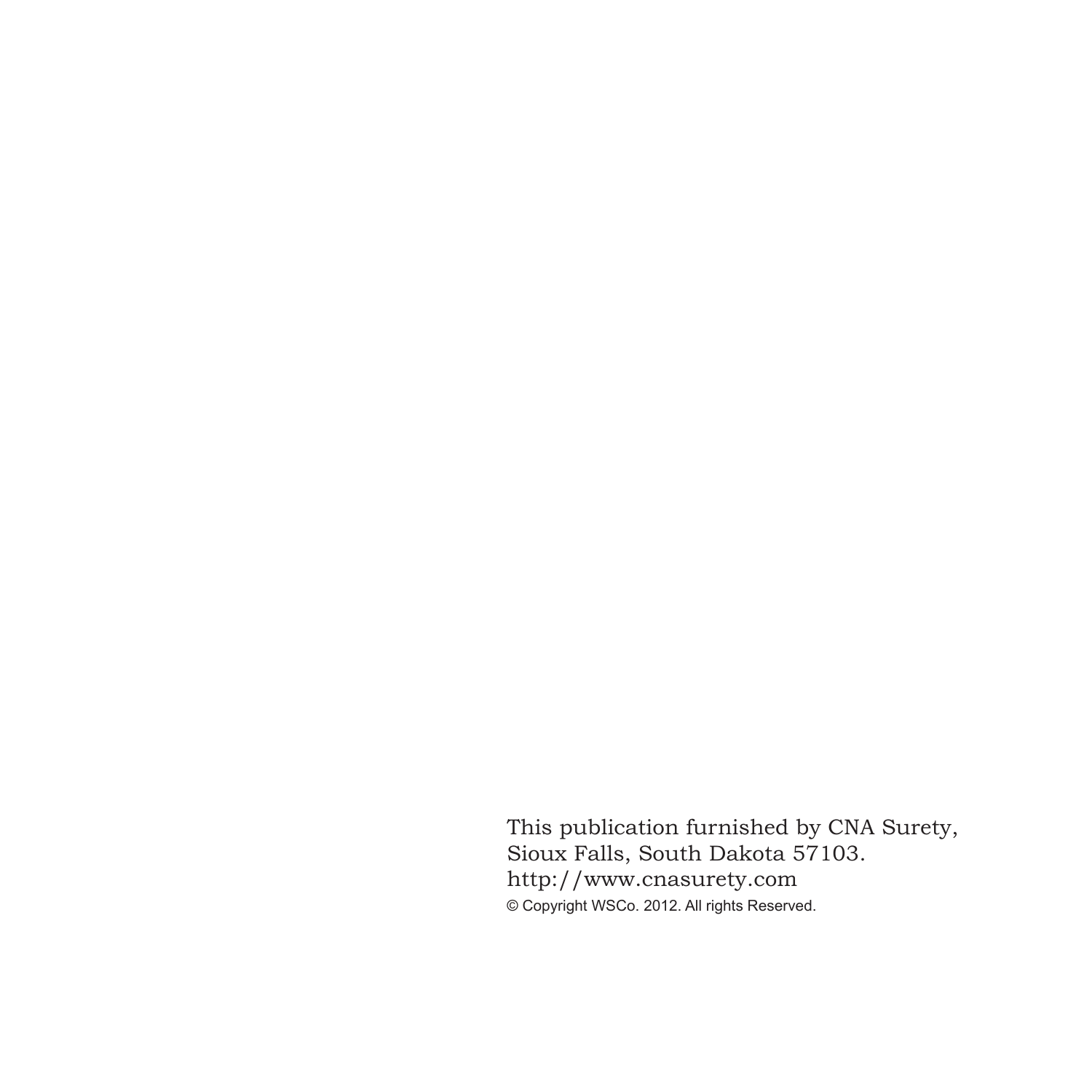## **The Surety Bond: A Primer**

Although surety is an ancient concept, its prime mission can be stated simply: performing a service for qualified individuals whose affairs require a guarantor.

In the United States, surety guarantees have been issued by corporations for over a century. These corporate sureties are large financial institutions. They have the necessary capital to make numerous commitments in the form of surety bonds.

Because insurance companies issue many surety bonds, some people think that insurance and surety bonds are the same thing. While there are similarities, there are also major differences.

## **What is a Surety Bond?**

A bond guarantees the performance of a contract<br>or other obligation. Bonds are **three party instruments** by which one party guarantees or promises a second party the successful performance of a third party.

 The Surety--Is usually a corporation which determines if an applicant (principal) is **1.** The Surety-Is usually a corporation which determines if an applicant (principal) is qualified to be bonded for the performance of some act or service. If so, the surety issues the bond. If the bonded individual does not perform as promised, the surety performs the obligation or pays for any damages.

 The Principal--Is an individual, partnership, 2. The Principal--Is an individual, partnership, or corporation who offers an action or service and is required to post a bond. Once bonded, the surety guarantees that he will perform as promised.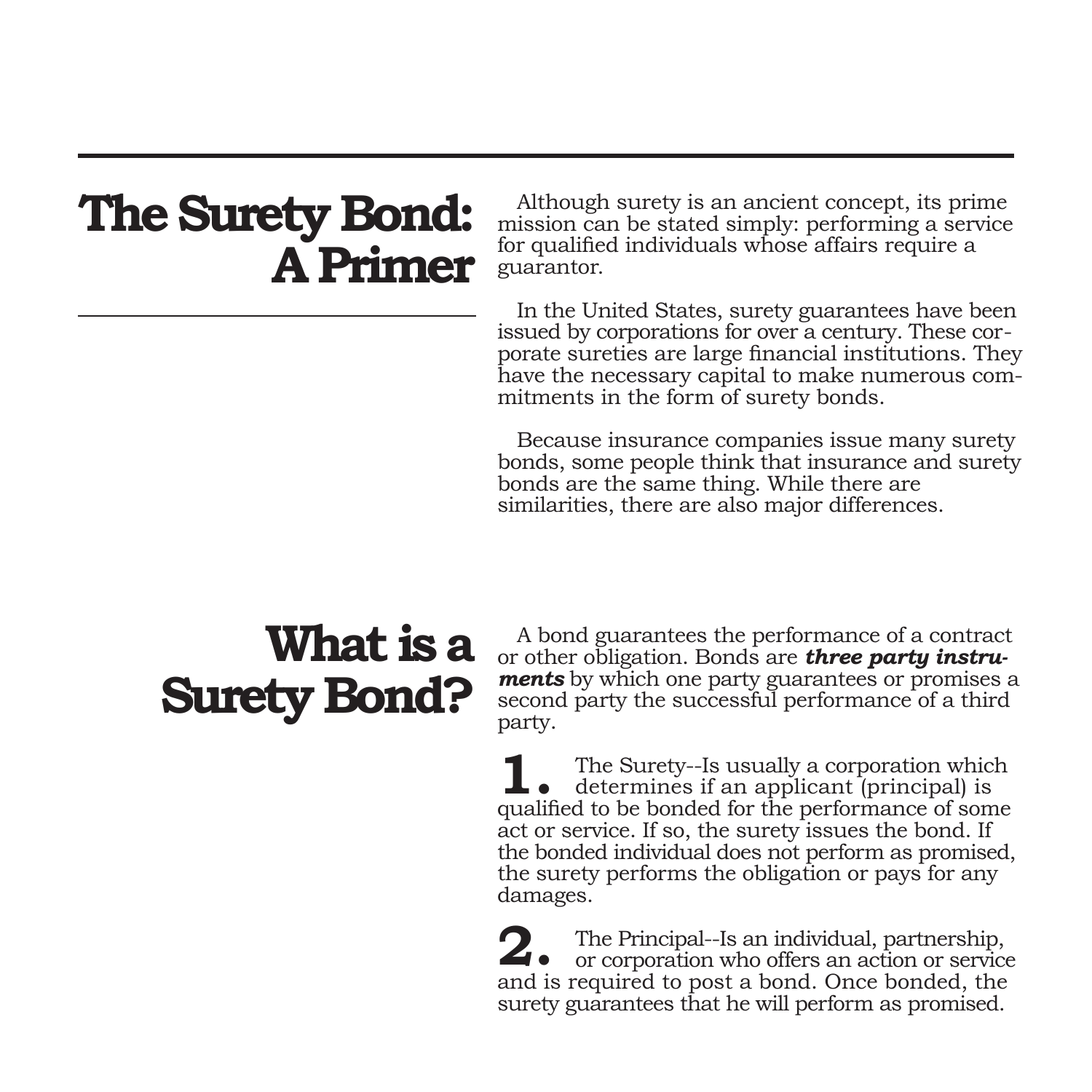The Obligee--Is an individual, partnership, corporation, or a government entity which **3.** The Obligee--Is an individual, partnership, corporation, or a government entity which requires the guarantee that an action or service will be performed. If not properly performed, the surety pays the obligee for any damages or fulfills the obligation.

> The example below illustrates how a surety bond works:

 Joe, the principal, has promised someone (the obligee) that he will do something. If Joe fails to perform as he has promised, financial loss could result to that person.

 Consequently, the obligee says to Joe, "If you can be bonded, I'll accept your performance promise." Joe goes to a surety and asks to be bonded.

 After the surety is satisfied that Joe is qualified and will live up to his promise, it issues the bond and charges Joe a "premium" for putting its name behind Joe's promise.

 Joe is still responsible to perform as promised. The surety is responsible only in the event that Joe does not fulfill his promises.

## **The Surety's Job: Protection**

The purpose of a surety is to protect public and private interests against financial loss.

Therefore, the surety bonding company *must* be profitable and *must* have a strong balance sheet. No one is likely to accept the guarantee of a party with a bad name or a weak balance sheet. The surety bonding company guarantees performance. Its good name and its balance sheet back up that guarantee.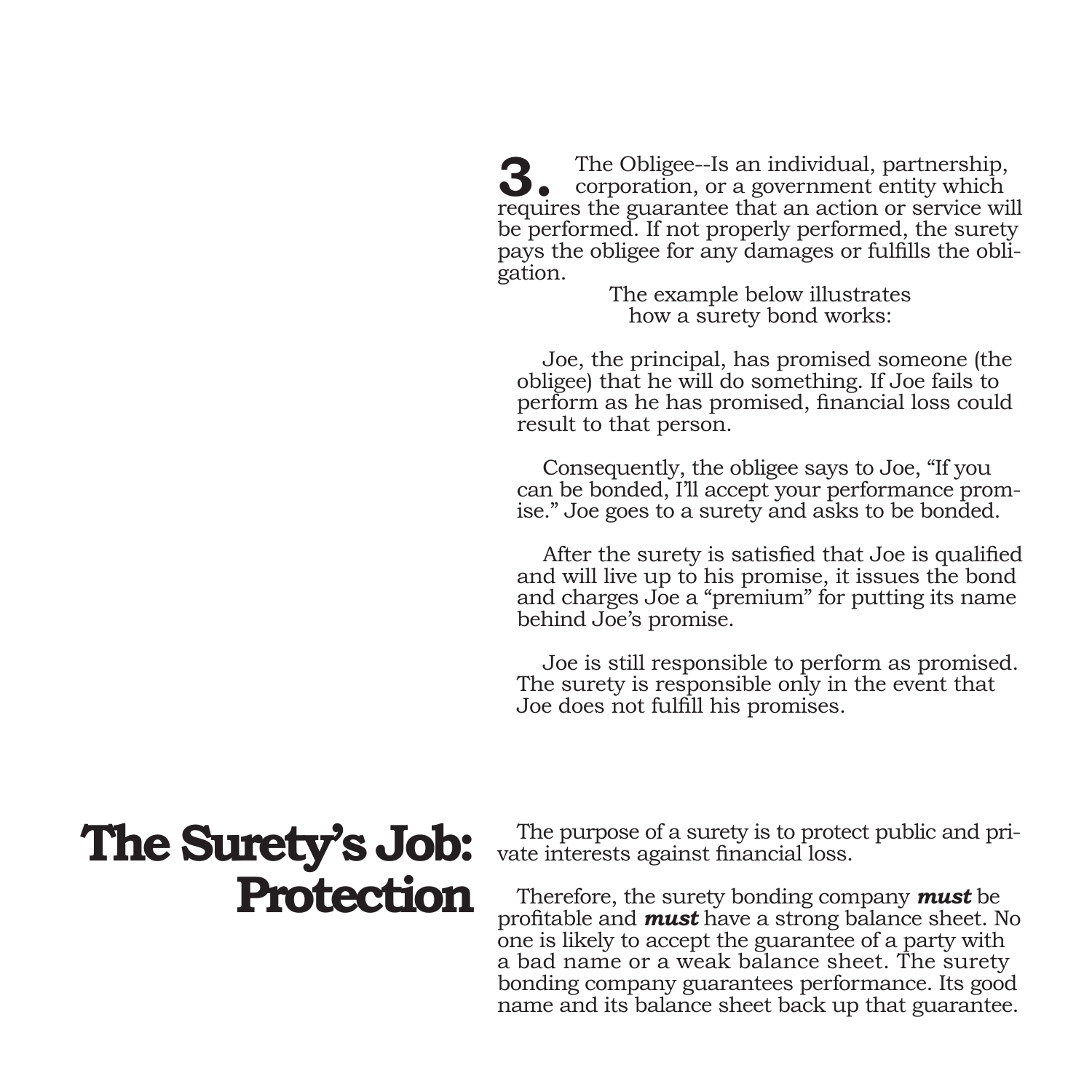Probate bonds, notary public bonds, court bonds, license and permit bonds and public official bonds all guarantee protection of public interests from financial loss.

Why has corporate surety become such a vital part of doing business in today's economic society? Because there is no practical alternative for protecting public and private interests from financial loss.

## **Some Differences between Surety and Insurance**

Although surety companies are often regulated by state insurance departments, surety bonding is different from insurance in some ways.

### **Several Differences**

Insurance is a risk sharing device. It assumes that there will be losses. The expected losses are calculated by actuaries. These losses, coupled with anticipated overhead and other expenses, form the basis for the premium.

Surety is not actuarially rated as is insurance. Both insurance and surety call their fee a "premium." The surety's premium is as much a service charge as a conventional premium, which is determined on the basis of actual or anticipated losses. It is based largely on the cost of investigating the applicant and handling the transaction.

### **Surety: A Form of Credit**

Surety is as much like banking as insurance. Bankers extend credit in the form of dollars loaned or as a commitment to loan. Every banker granting a loan fully expects to have the loan repaid. He investigates the borrower in sufficient detail to assure that such will be the case. Surety underwriters proceed in the same way.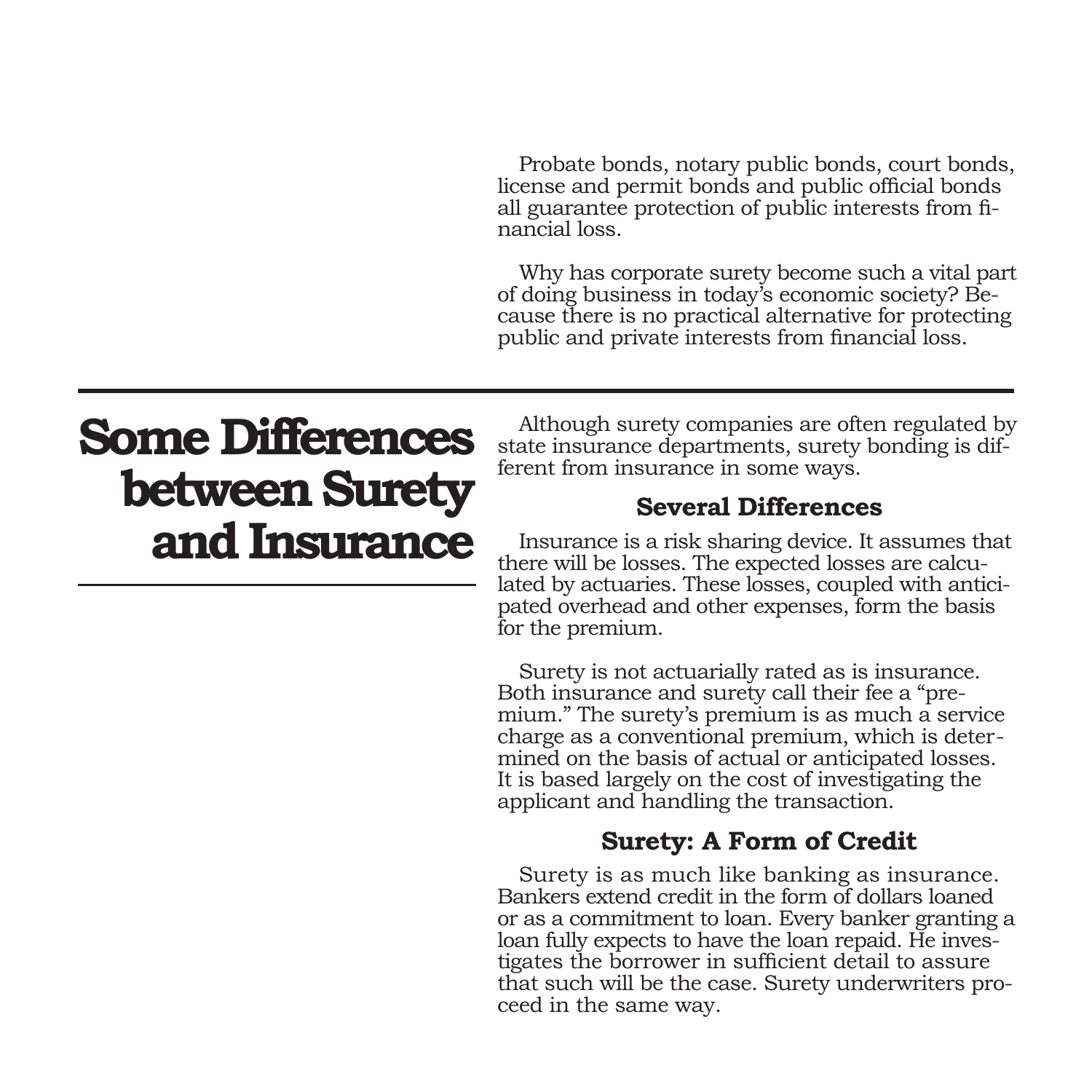## **SURETYSHIP vs. INSURANCE**

**Three party agreement.** Most surety bonds are three party agreements. The surety guarantees the faithful performance of the principal to the obligee.

**Two party agreement.** Insurance is basically a two party agreement whereby the insurance company agrees to pay the insured directly for losses incurred.

**Losses not expected.** Though some losses do occur, surety premiums do not contain large provisions for loss payment. The surety takes only those risks which its underwriting experience indicates are safe. This service is for qualified individuals or businesses whose affairs require a guarantor.

**Losses expected.** Losses are expected. Insurance rates are adjusted to cover losses and expenses as the law of averages fluctuates.

**Losses recoverable.** A bond resembles a "loan"; the surety is "lending" its credit to the principal. After a claim is paid, the surety expects to recoup its losses from the principal. Unfortunately, actual experience shows few such recoveries.

**Premiums cover expenses.** A large portion of the surety bond premium is really a service charge for weeding out unqualified candidates and for issuing the bond.

**Losses usually not recoverable.** When an insurance company pays a claim, it usually doesn't expect to be repaid by the insured.

**Premiums cover losses and expenses.** Insurance premiums are collected to pay for expected losses. If an insurance company can get enough average risks of one class, it will always have enough money to pay losses and the expenses of doing business.

**Sureties are selective.** A surety agent is selective. Like a banker, he is trained not to make any bad loans.

**Insurors write most risks.** The insurance agent generally tries to write a policy on anything that comes along (at the appro- priate premium rate) and allows for a large volume to cover the risk.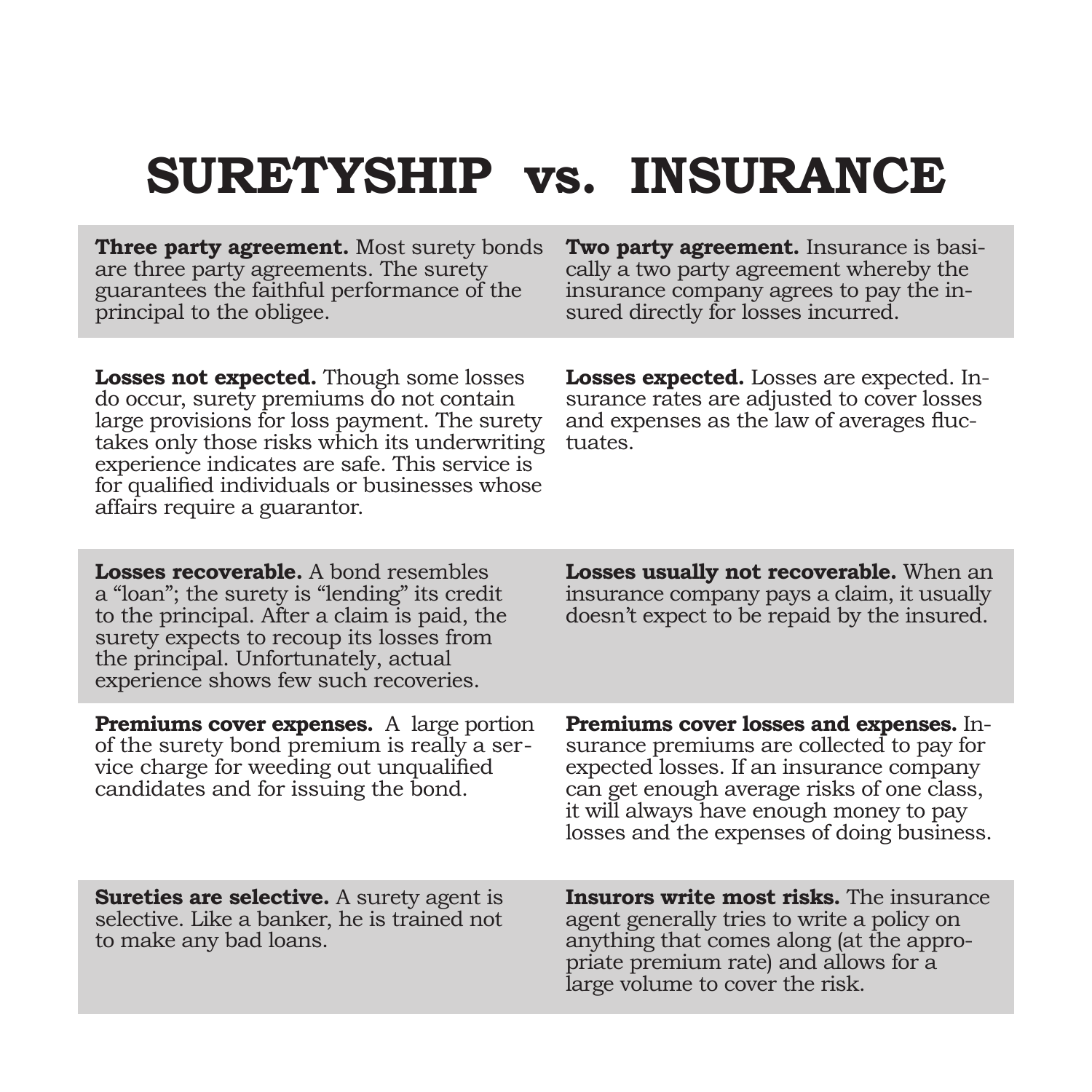hen the surety company is called in, the prin- cipal has usually paid as much of the **W** hen the surety company is called in, the principal has usually paid as much of the loss as he is able. At this point, the surety company must pay the difference. The surety then tries to reclaim its loss from any resources left to the principal. In some cases the surety recoups all of the money it had to pay the obligee. In most cases, however, the principal either cannot be located or proves to be insolvent.

In reality, no obligee wants a claim against a surety bonding company. The obligee wants the principal to carry out his obligation. A surety bond is written because the obligee expects the surety company to weed out any applicant who cannot fulfill his commitments.

## **Are there alternatives to Surety?**

The job of the surety bonding company has become as complex as the rest of our economic society. In an age of lawsuits, broken promises, bankruptcies, and a generally high level of financial instability, the surety company provides basic public protection. To do this, the surety must responsibly determine the qualifications of those who wish to be bonded.

A surety provides the best method for guaranteeing performance and protecting public interests. Still, people tend to distrust business--even when history proves that private enterprise has been the consumer's single most important benefactor.

The government has tried many programs to provide surety guarantees for the public. None of them have worked well.

"Risk pooling" and so-called "state funds" have been tried in all their various forms. Risk pooling is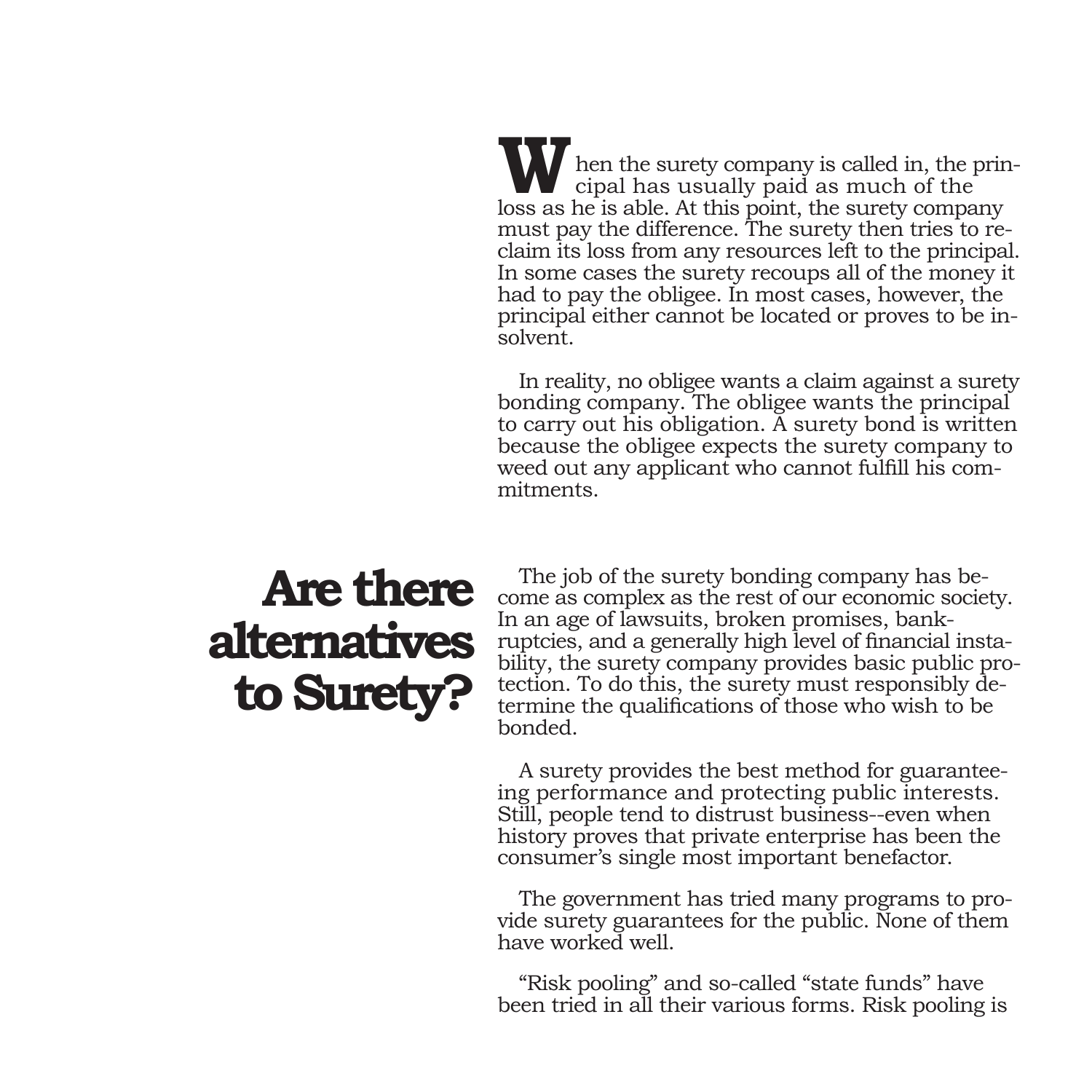a government program which "assigns" to surety companies various applicants who are unable to obtain bonds elsewhere. State funds are nothing more than state agencies which go into the bonding business. In almost every case, both concepts have failed.

There are three important reasons for this failure:

 Insolvency--In many cases, state funds have been underfunded through an inadequate **1.** Insolvency--In many cases, state funds have been underfunded through an inadequate fee structure or too liberal in their claims payment and have faced the risk of insolvency. Several have had to restrict payment of claims or increase the fees charged to belong to the fund. A comprehensive study by the California Contractor State License Board (CSLB) stated that the apparent challenge of a recovery fund is to remain solvent and functioning in order to compensate the financially damaged consumer. The CSLB concluded, after evaluating recovery fund programs in California and other states, that consumers would not be better off with a contractor recovery fund. California currently uses a contractor's license bond for consumer protection. (Analysis of State Recovery Funds by the California Contractor State License Board October 1, 2001).

Difficult Recovery--In other cases, the state has tried to reduce losses by making it so **2.**tough for a consumer to get a claim paid that it's not worth the effort. Many recovery funds require that the consumer obtain judgments and exhaust all civil and administrative remedies before they can submit a claim against the fund.

By comparison, bonding companies are bound by laws that require timely and proper claims handling procedures. The surety always pays promptly upon being shown a minimum amount of proof of loss.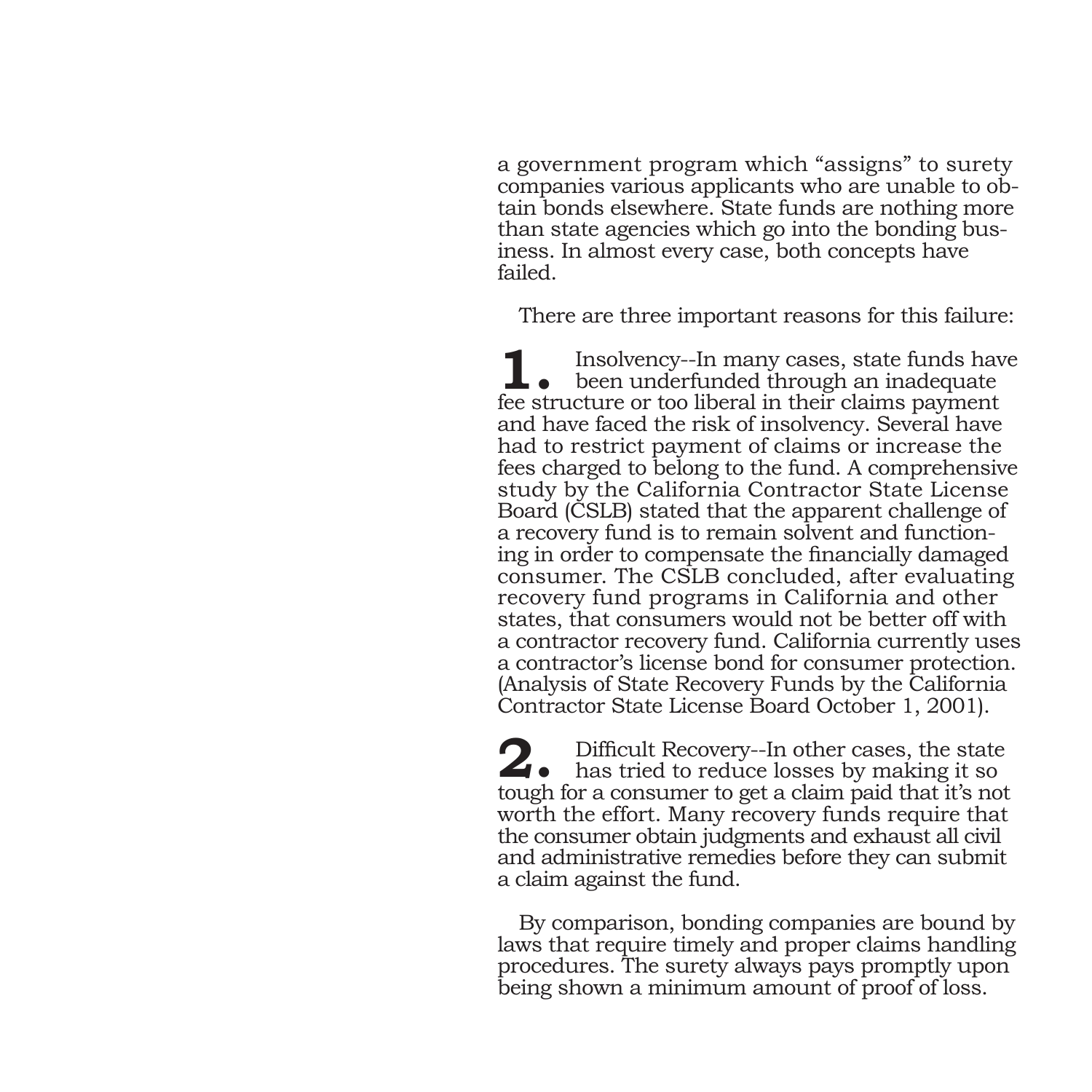Surety bonding does not depend upon the law of averages. Losses cannot be expected to be expected to  $\frac{1}{2}$ be covered by "premiums". Only through proper and exacting underwriting procedures can surety bonding be profitable, reliable and valuable for public and private protection.

In short, corporate sureties have the necessary knowledge, experience and expertise in the especially crucial areas of underwriting and claims handling. State funds are not only lacking in these areas; they also frequently lack the proper staffing.

Public protection can only be maintained by an independent party - the surety. In addition, by taking responsibility for investigation, evaluation, and recovery of loss, corporate sureties keeps thousands of cases out of the legal system every year. The result is additional public savings.

## **The seven families of Surety Bonds**

**Fidelity Bonds**<br>There is always the possibility that an **1.** Fidelity Bonds<br>employee will steal. Statistics show a shocking increase in employee theft. They also identify theft as *the leading cause of small business failure.* The only protections against this kind of loss are good internal control, regular outside audits and a Fidelity Bond.

Fidelity Bonds are often referred to as "honesty insurance." They cover loss due to any dishonest act of a bonded employee. The employee may steal alone or with others. The loss my be money, merchandise or any other property, real or personal.

The Fidelity Bond is available in a group (blanket) or individual (schedule) form.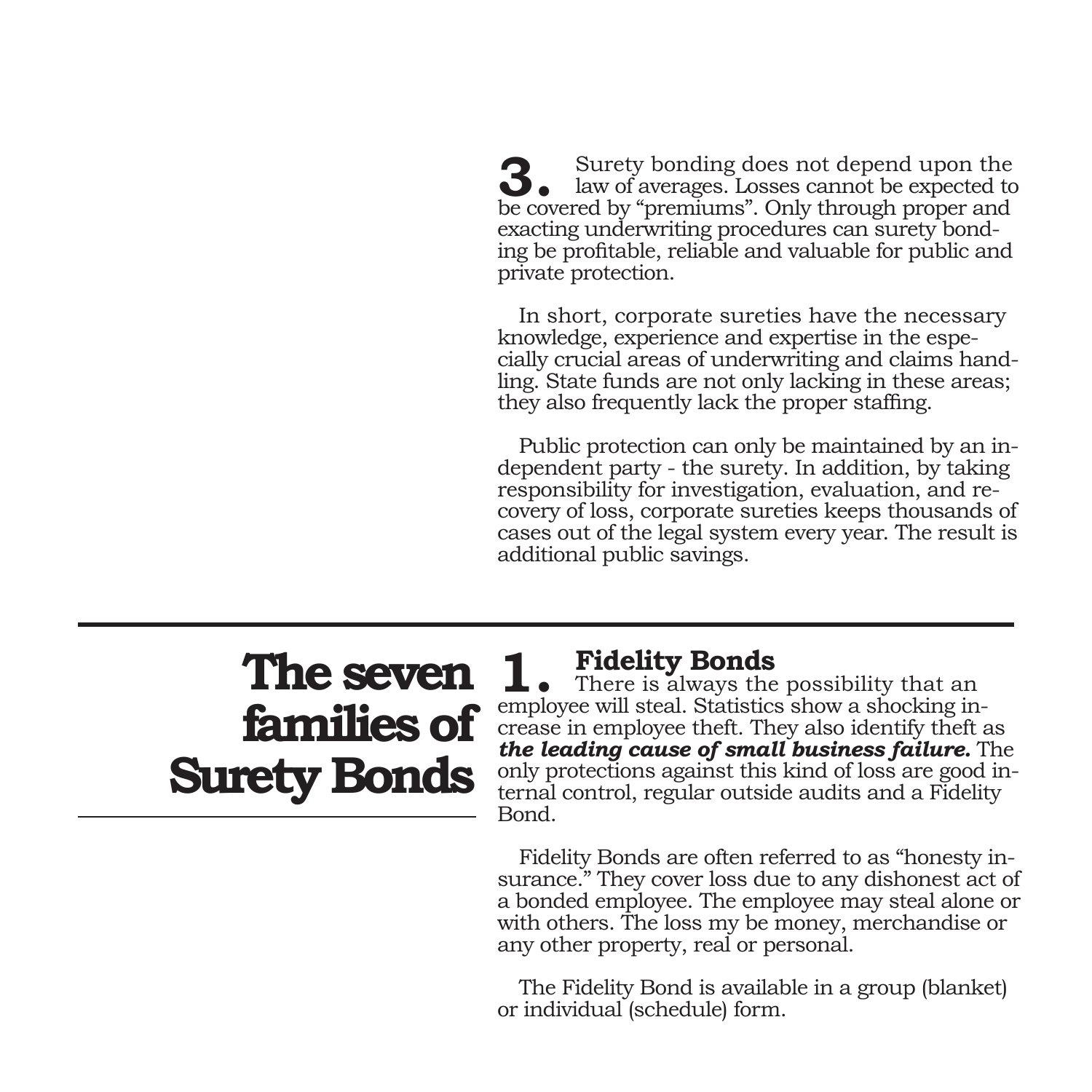### **2.** Public Official Bonds<br> **2.** Public Official Bonds guarantee taxpayers 2. Public Official Bonds<br>that the official will do what the law requires.

A public official is expected to "faithfully perform" the duties of the office. For this reason, bonding public officials is highly important. It isn't enough to simply buy honesty insurance. "Faithful performance" is not synonymous with "honesty." It may include honesty along with many other important factors.

For instance, a county treasurer may have lost funds through a failure of a bank he thought was<br>sound. If the treasurer did not obtain proper depository security, he could be held liable for restitution. The county treasurer could easily prove that he did not act "dishonestly." However, he would have diffi- culty proving that he "faithfully performed" his duty.

Public Employee Bonds are also available for bonding the subordinates of the public official (those people who are not required by statute to be bonded). Those subordinates need to be bonded for dishon- esty only.

Public Official Bonds may be written for individu- als or, where the law allows, on a blanket bond form.

 **Judicial Bonds** Judicial bonds are written for parties to lawsuits or other court actions (plaintiffs and defen-<br>dants). **3.**

In anticipation of a favorable judgment, plaintiffs often want to take possession of the property, cash or merchandise in question without waiting for the trial. Those who are financially reliable can often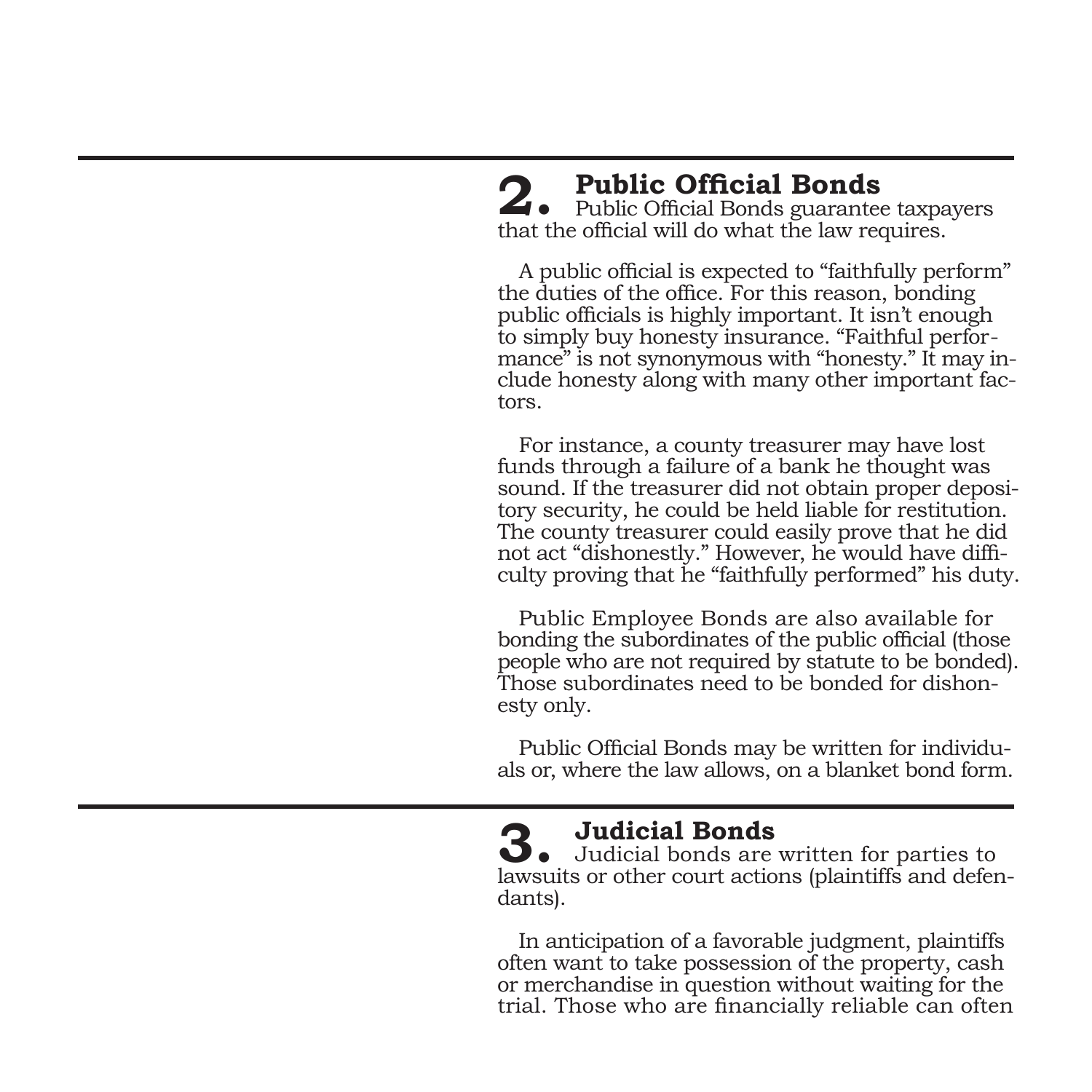achieve that goal by posting a plaintiff's court bond.

The plaintiff's bond is usually required to protect the defendant should the court decide that he, and not the plaintiff, is entitled to the property or the judgment.

Types of plaintiff bonds include Indemnity to Sheriff Bonds which protect the sheriff against suit when dispossessing a person of property or goods and Cost Bonds which guarantee payment of trial costs.

Other types of plaintiff's bonds include Cost on Appeal, Injunction, Attachment, Objecting Creditors, Replevin and Petitioning-Creditors-in-Bankruptcy Bonds.

The second type of Judicial Bond is the defendant's bond. A defendant in a court case might want a bond to counteract the effect of the bond that the plaintiff has furnished.

Some common types of defendant's bonds are Release of Attachment and Counter Replevin. Generally speaking, these bonds have proven to be more hazardous than plaintiffs bonds. Accordingly they can only rarely be written without the posting of adequate collateral to protect the surety from loss.

In criminal actions, bail bonds are the most common type of defendant's bonds. They guarantee that the defendant will show up for trial.

### **Fiduciary Bonds**

A fiduciary is a person appointed by the **4.** Fiduciary Bonds<br>court to handle the affairs of persons who are not able to do so themselves. The fiduciary is often called a Guardian or Conservator if he handles the affairs of a minor or an incapacitated person. An Administrator is a fiduciary who handles the affairs of some-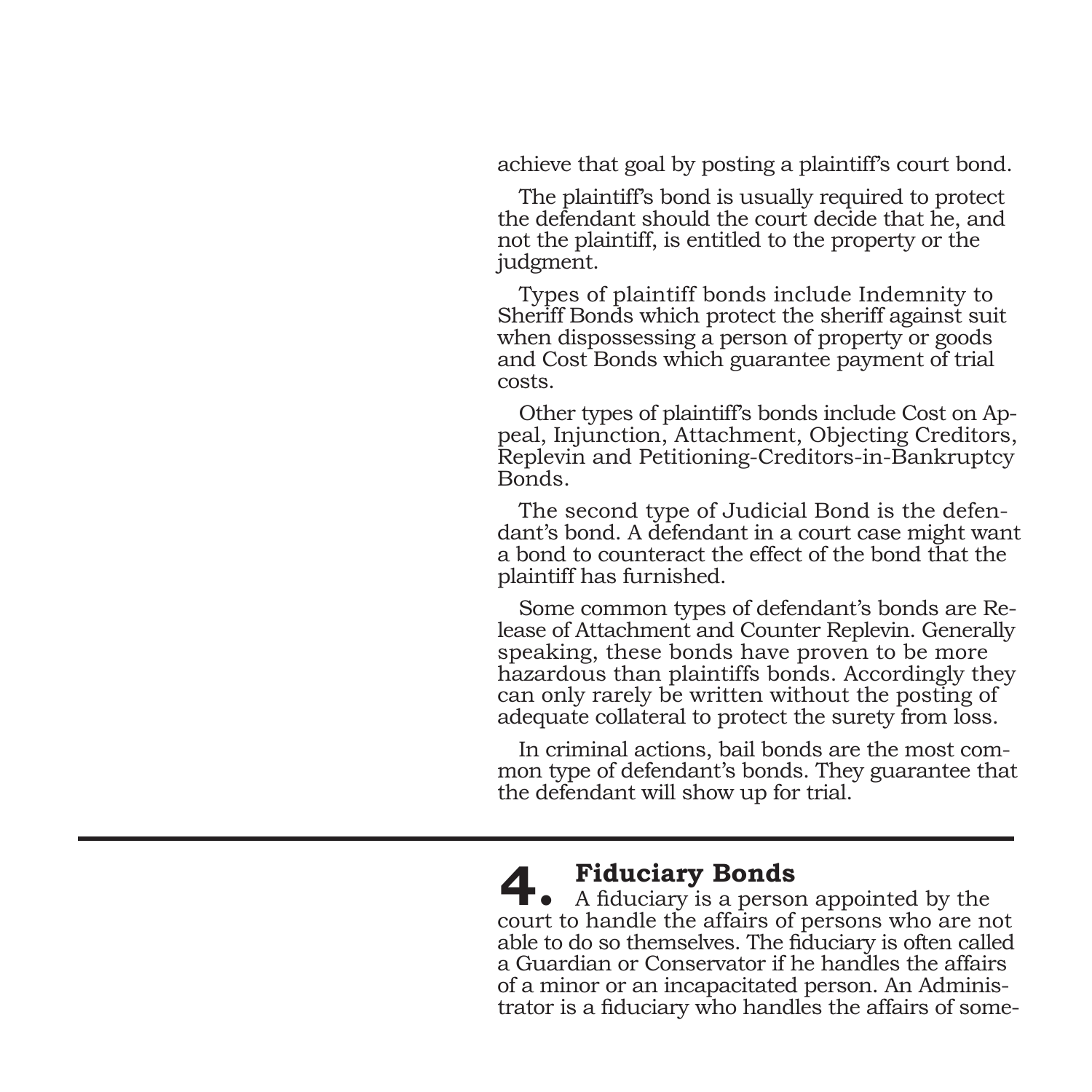one who has died; he or she is known as an Executor if specifically named in the will.

Fiduciaries are often required by statute, courts, or wills to be bonded. Statutes prescribe how fiduciaries should handle others' affairs. However, the surety company often assists in keeping the fiduciary within the law.

Assistance of a surety is available to the principals or their attorneys. Supervision by the surety helps prevent problems and secure the assets entrusted to the fiduciary. Through careful underwriting practices, a surety also attempts to minimize losses.

In addition to the loss prevention services performed by a surety, the bond creates protection. *If there should be a loss, the surety pays heirs, wards, creditors, and beneficiaries.*

**License and Permit Bonds**

 A business takes few actions today without governmental permit or approval. Many of these government permits are granted only after the business posts a bond guaranteeing compliance with laws, ordinances, and regulations. **5.**

License and Permit Bonds "put teeth" into the laws passed for public protection. For example, sewer builders must conform to city sanitary regulations. They must give a bond to guarantee compliance with city regulations. If they do not comply, the surety pays damages or ensures compliance. The surety's great care in selecting its risk helps insure that only capable sewer builders will be licensed. License and Permit Bonds are divided into five classes:

(A) Those designed to protect the health and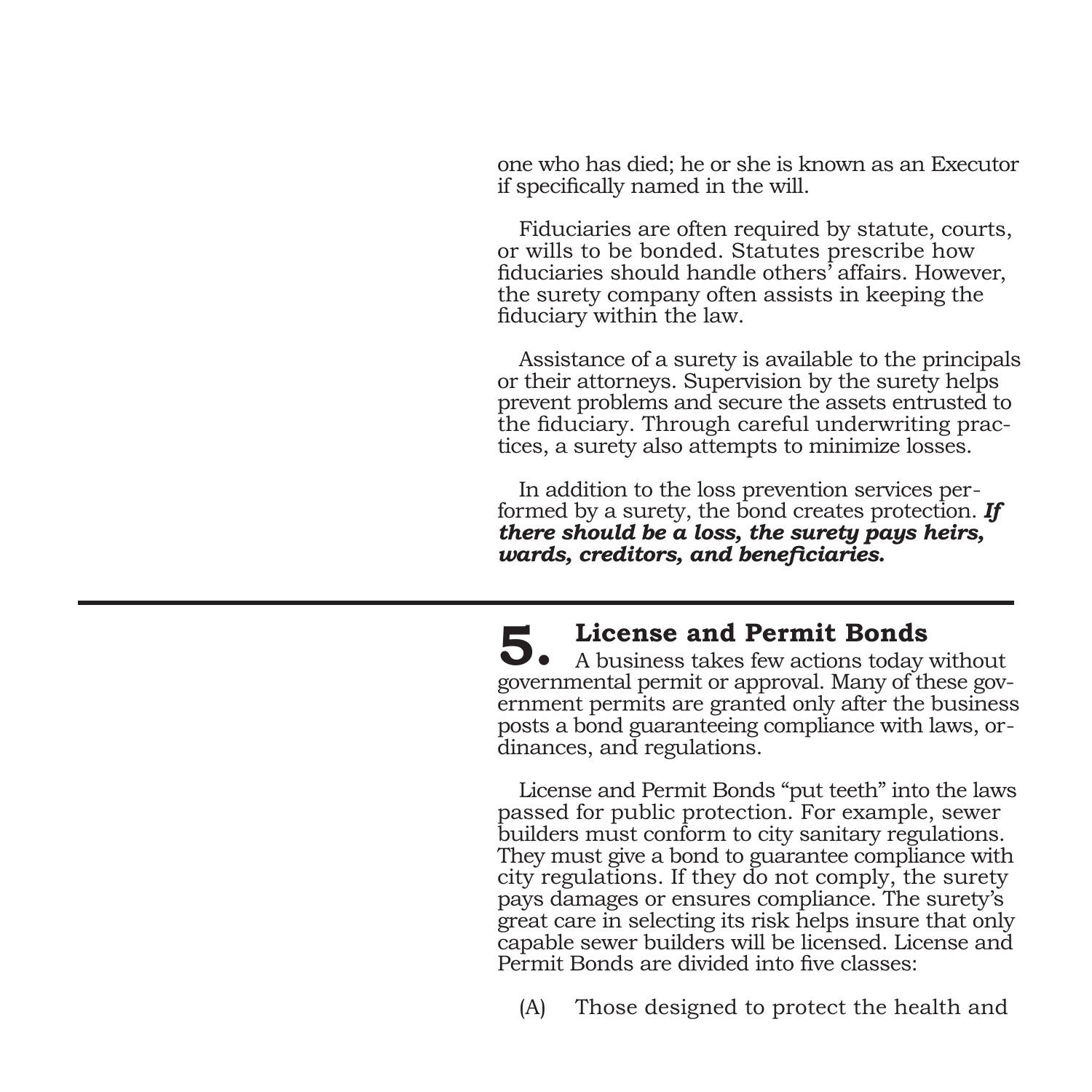safety of the public, e.g., a sewer builder.

- (B) Bonds required of an individual who has been granted some public privileges which may become a hazard to the general public, e.g., hanging a sign over the street.
- (C) Those bonds which protect the public against loss of money or goods entrusted to the licensee, e.g., real estate broker, public warehouseman, etc.
- (D) Those required of businesses highly sus ceptible to unscrupulous practices, e.g., small loan companies, motor vehicle deal ers.
- (E) Bonds which guarantee payment of taxes collected, e.g., gasoline tax bonds, sales tax bonds.

This latter category represents one of the most important types of surety bonds. These bonds guarantee that the principal will pay over to the state all tax monies received. In the event the principal fails or is unable to pay the tax, the surety company pays for any losses. Without corporate surety, a state program may not be able to collect its revenues.

In all these cases, bonds endeavor to protect the public against irresponsible licensees.

### **Contract Bonds (Bid, Performance and Payment Bonds) Bid Bonds 6.**

Bid Bonds are usually the first step in a bonded contract process. Each bidder for a contract must guarantee the price bid by posting a certified check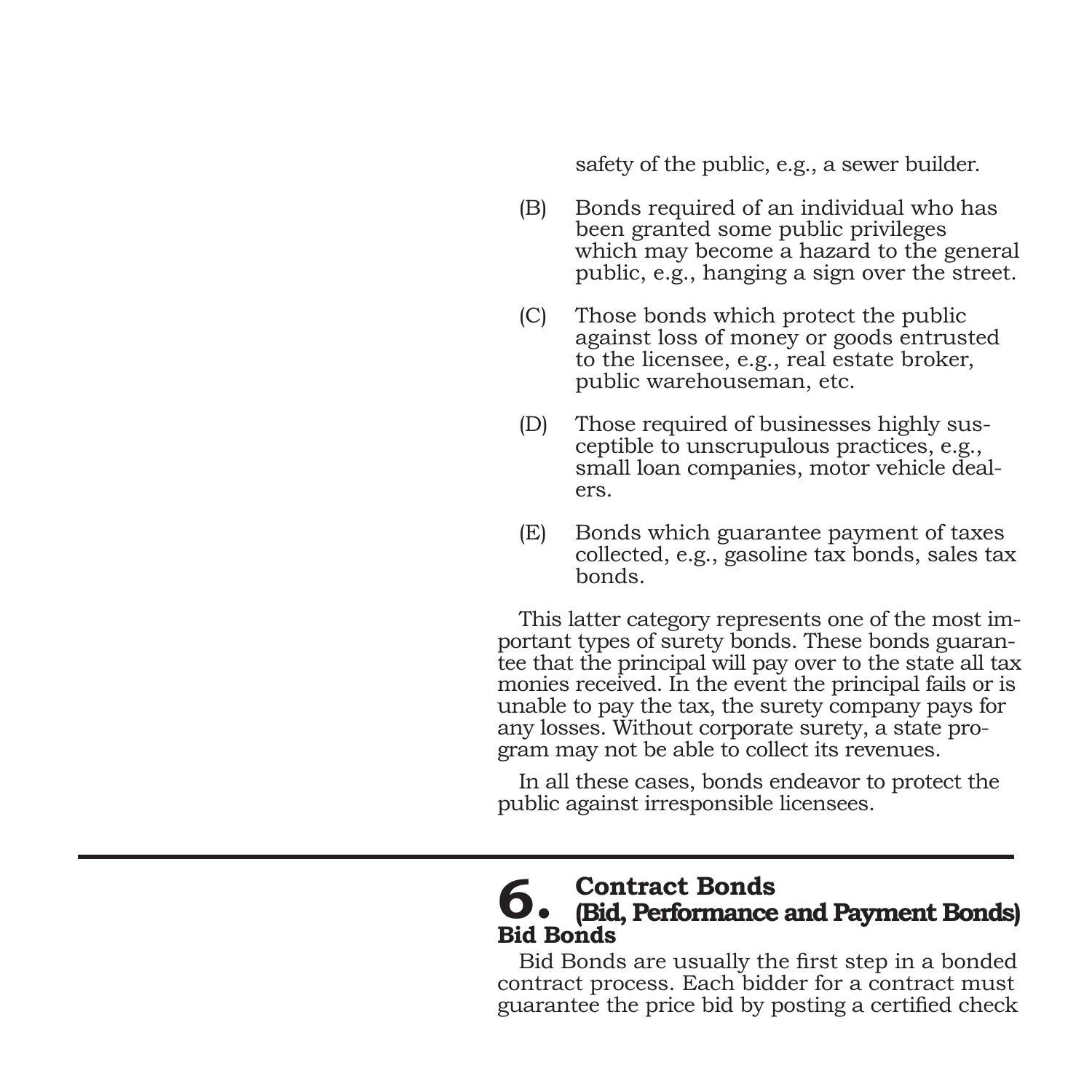or indemnity bond, which is forfeited if the contractor fails to enter into the contract awarded. Usually the amount forfeited is the difference between his bid and the next lowest bid. The charges for Bid Bonds are nominal so as to encourage contractors to use Bid Bonds rather than certified checks.

Bid Bonds guarantee that the contractor will enter into a contract at the amount bid. When he does this, the Bid Bond is released.

### **Performance and Payment Bonds**

Typically issued together, Performance and Payment bonds are usually referred to collectively as "final" bonds. The Performance Bond guarantees performance of the terms and conditions of a contract. Payment bonds cover payment by the contractor of labor and materials used in the bonded project. It may be for the construction of a building or road or it may be a supply contract. It may be a transporation contract or almost any kind of contract where one party might experience harm if the other party fails to perform.

These bonds are largely the result of governmental and other public bodies which are required by law to award contracts for public work to the lowest responsible bidder. The requirement of a Performance Bond and the screening process which the surety must do, eliminates unqualified contractors before the bidding process begins.

Performance Bonds are also frequently required in the private sector and by General or Prime Contractors of their subcontractors working on a bonded project. The bonds cover completion of the work and payment of all labor and material costs.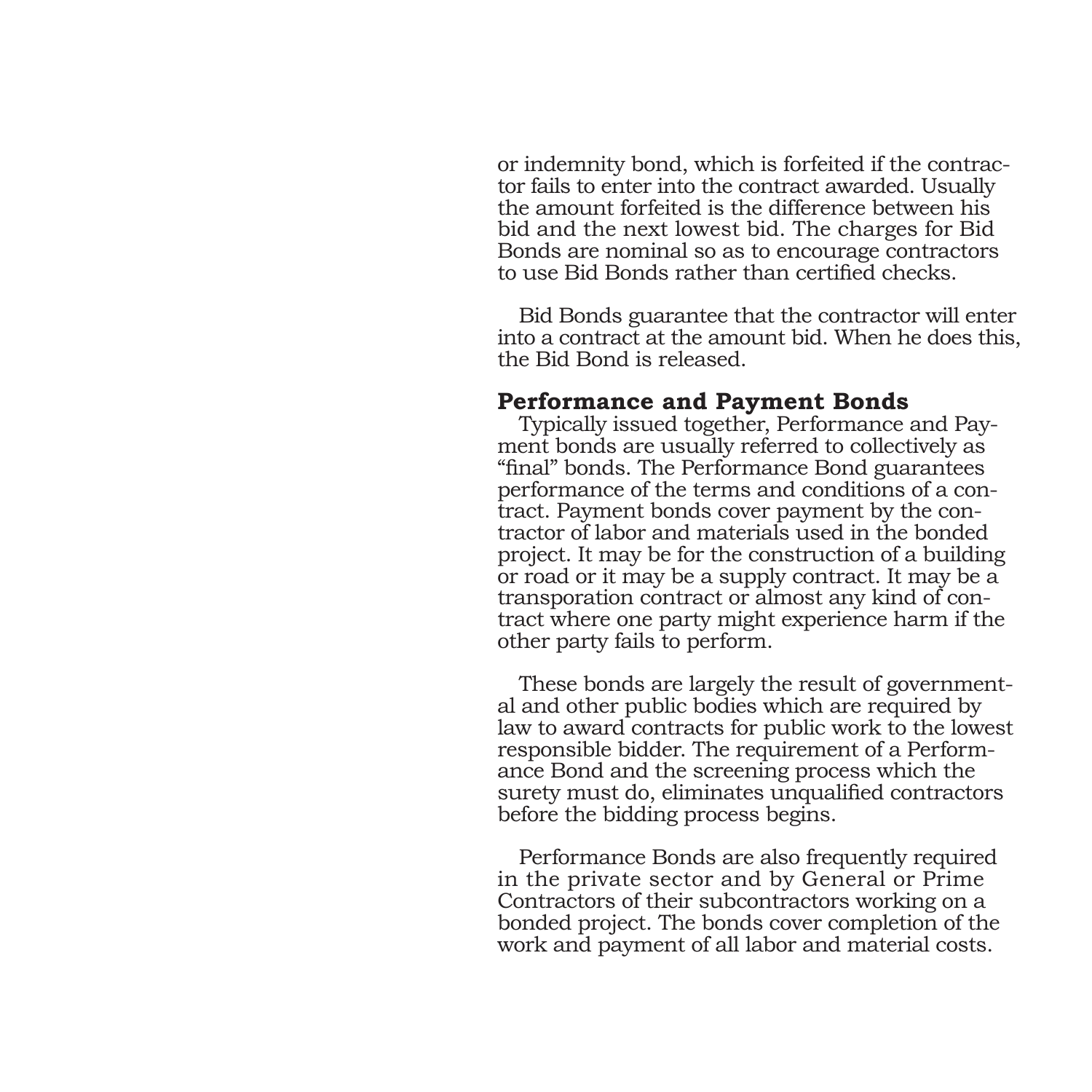### **Miscellaneous and Federal Bonds 7.**

There are almost as many categories of surety bonding as there are categories of agreements, contracts and situations where people may fail to per- form as promised.

Some of these are:

- (A) Bill of Lading Bonds, Adoption Bonds, Fi- nancial Responsibility Bonds and Travel Agency Bonds.
- (B) Lost Securities Bonds.
- (C) United States Excise Bonds. (Incudes Brewer's Bonds, Distiller's Bonds, Indus trial Alcohol Bonds, Wine Maker's Bonds, and Tobacco Manufacturer's Bonds.)
- (D) Custom Bonds. (Includes Importer/Ex porter Bonds, Carrier Bonds and Ware house Bonds.)

There are many others too numerous to mention. In these special situations, the experience of a corporate surety can be very helpful.

## **The Surety Bonding Agent**

The surety bonding business is hazardous--and always has been. Francis Bacon once said that "Going surety for a neighbor is like putting on iron to swim." Still, the need for bonding grows daily. Therefore, the number of agents required to service this great need also increases.

Agents are the link between the surety company and those who need bonds. The primary source for bonding agents is established independent insurance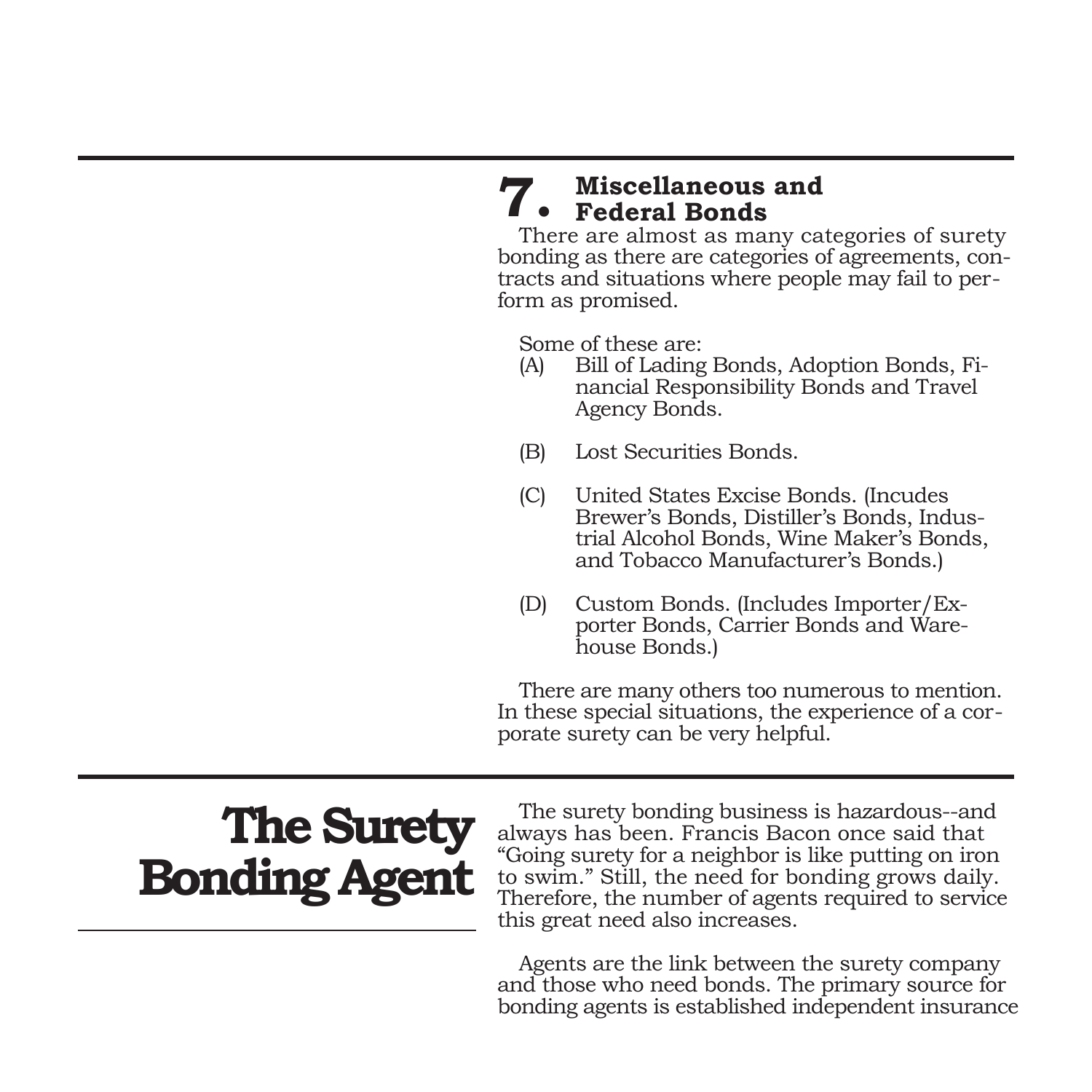agents. And today, most licensed independent casualty agents write at least some surety bonds. *Only licensed insurance agents can sell surety bonds*.

Licensing individual agents helps keep unscrupulous and incompetent people from doing business on behalf of a surety. Agents must also sign a contract with the company they represent. The contract and the license are necessary because each agent is granted certain authority agreed upon by the company and agent.

Agents are often granted a Power of Attorney which gives them the authority to execute bonds. Each agent is limited in the amount and type of bonds that can be executed.

Powers of Attorney and pre-executed bond forms literally put a surety company in the agent's office. The agent can execute a bond on the spot. This requires the use of considerable discretion and is an important part of this highly service-oriented industry.

### **How is a Surety Bond Sold?**

The typical sales problem of creating a need is not a factor in the surety business. A need for the bond has already been created either by law or by the nature of a particular business.

The surety agent earns a commission providing the customer's bond. Until that bond is properly executed and filed, it does not begin to function. Therefore, availability is critical.

Since an agent cannot "create a need" for most surety bonds, service and availability are key to becoming *the* source when bonding needs arise.